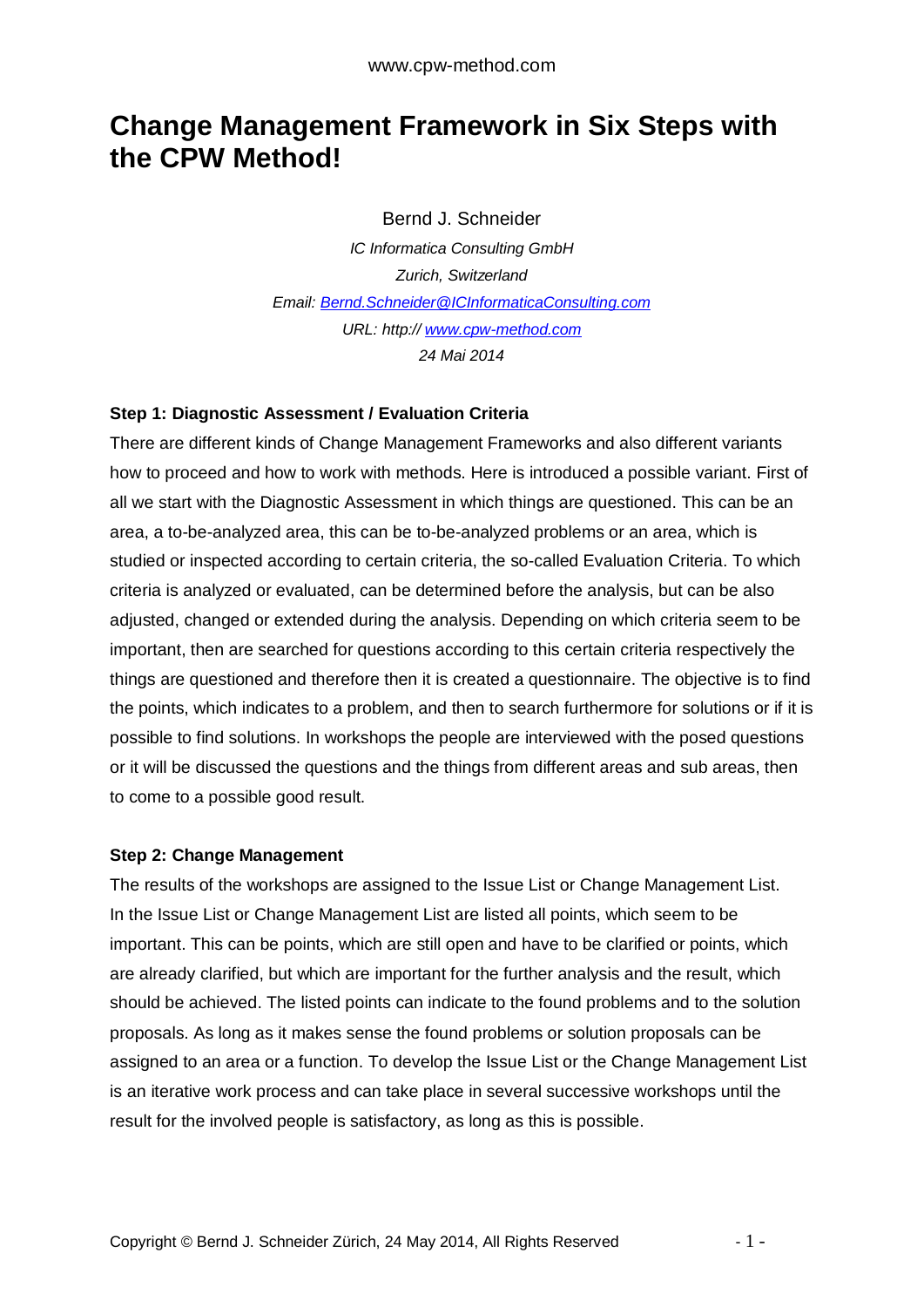# **Step 3: Context Diagram – CPW Subject Object Context Diagram**

In the next step is the question to the previous done work results: Who is responsible for what? For this questioning is used a context diagram, the CPW Subject Object Context Diagram from the CPW Method, with which can be represented, who is responsible for what. With the CPW Subjects are represented the responsibilities, and with the CPW Objects are represented the objects or things, for which the responsibilities are responsible. To the objects and things for which the responsibilities are responsible, this can be for example problems or solution proposals from the Issue List or Change Management List. If there is a need for the situation, can be used then the Context Diagrams with the CPW Subject Object Context Diagram again in a further workshop, where then is made in a iterative work process a Diagnostic Assessment, where the things are questioned even more thoroughly, to gather then these results again into the Issue List and Change Management List.

#### **Step 4: Process – CPW Process**

In the next step is the question to the process, when, where and how things can proceed and who is responsible for what and for which things or objects in the particular process steps. This can be for example a decision process, in which is shown in the particular process steps, who has to decide for what and for which things and objects in the particular process steps, in order to can make at the end then after all process steps a overall decision. Or it can be also for example a realization process, in which is shown in the particular process steps, who is responsible for what and for which things and objects, to can realize in the particular process steps step by step the things and objects. Because of the reason that the CPW Subject Object Context Diagram as a work result already exists, in which is shown who is responsible for what and for which things and objects, can be used this Context Diagram for the creation of the processes. In this case is used the CPW Process method, where every process step is represented with the CPW Process as a simple sentence with a subject, a predicate and a object. Thereby is every process step at the CPW Process in the context of a responsibility with the CPW Subject and the CPW Object with the things and objects for which the responsibilities are responsible.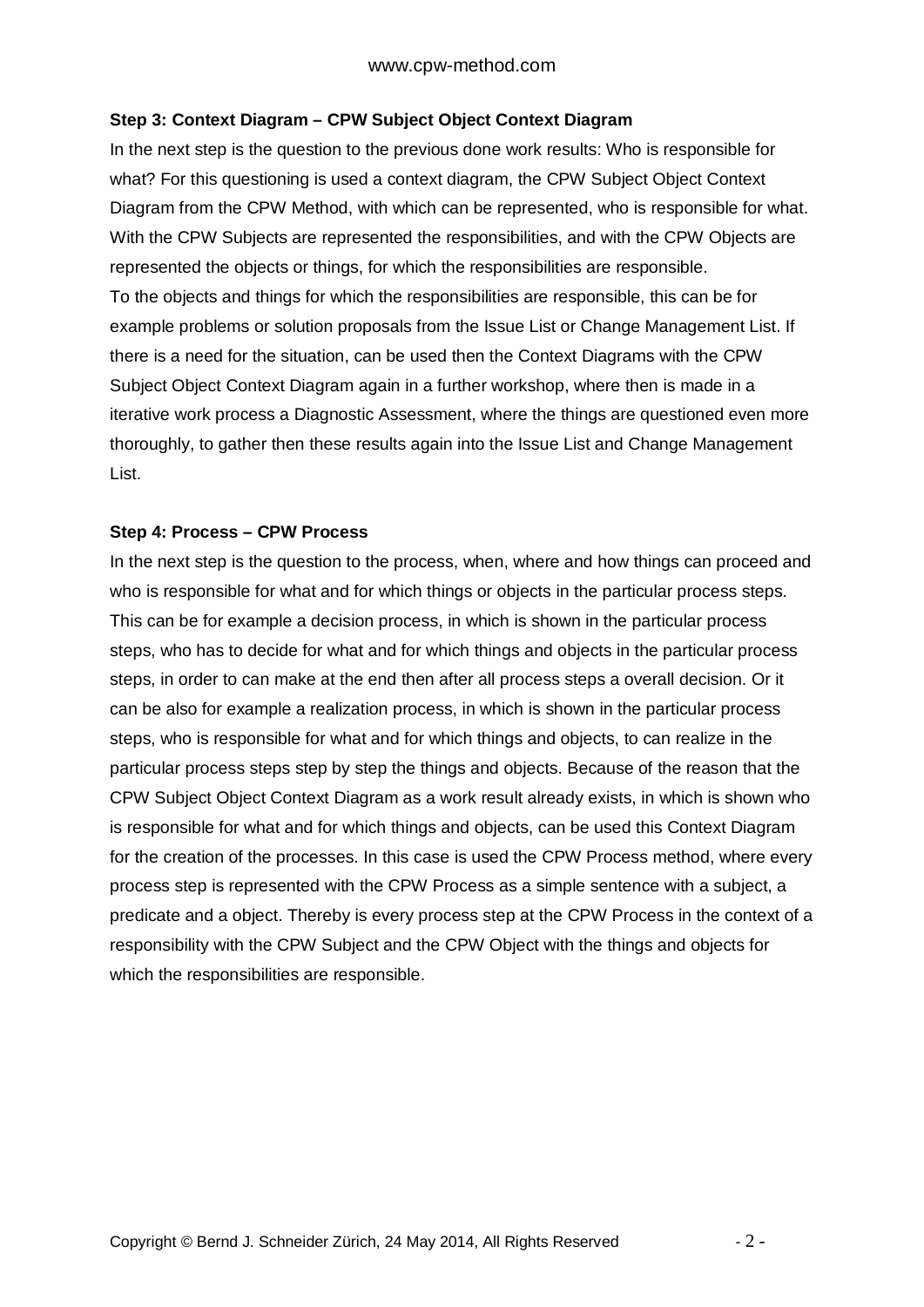## **Step 5: From Process to Plan – CPW Process Plan Transformation**

In this next step is the question to the plan. This can be a decision plan, in which the responsibilities have to decide step by step for things and objects according to a defined timely sequence. But this can be also a realization plan, in which in the Task List is defined, who is responsible for what and for which things and objects at the realization of the particular tasks. Thereby play of course also a mayor role time and cost for the particular realization of the task. Because in some cases for the specific plan does already exist a corresponding process as a work result, can be transferred or transformed this process into a plan. In this case is this made with the CPW Process Plan Transformation. This means, that the decision process is transferred or transformed into a decision plan and the realization process is transferred or transformed into a realization plan. Because that the relevant processes are realized with the CPW Process method, the CPW Process is represented as simple sentence with a CPW Subject, a CPW Predicate and a CPW Object. To transfer or to transform now the CPW Process as a single process step, is proceeded as follows. The CPW Subject which is at the process step the responsibility, is at the plan also the responsibility for the specific task of the plan, which should be realized. The CPW Predicate and the CPW Object of the process step are summarized and are at the particular task of the plan the task description, which should be realized. The sequential number of the process steps are assigned to the sequential number of the tasks of the plan. The actual Transformation from a process step into a task of the plan is now already made, what is now missing are the additional attributes of a plan, which characterize a plan. It is the attribute cost, the cost or the effort of a task, and the attribute time and date, when the task starts and should end. This means, that these two attributes are assigned to the task of the plan, to make complete a task of a plan with the necessary attributes. Because also here the work steps are integrated into the iterative work process, the made plan together with the others and previous work results can be improved in addition in several workshops until the result for the involved people is hopefully satisfying.

# **Step 6: Change Management Framework with Documents and Concepts**

As said, here is introduced a possible variant of a Change Management Framework with all introduced steps.

Thereby within the explained steps of the Change Management Framework the appropriate documents and concepts are assigned to the decision plan and the realization plan and to the decision process and realization process of the Change Management Framework.